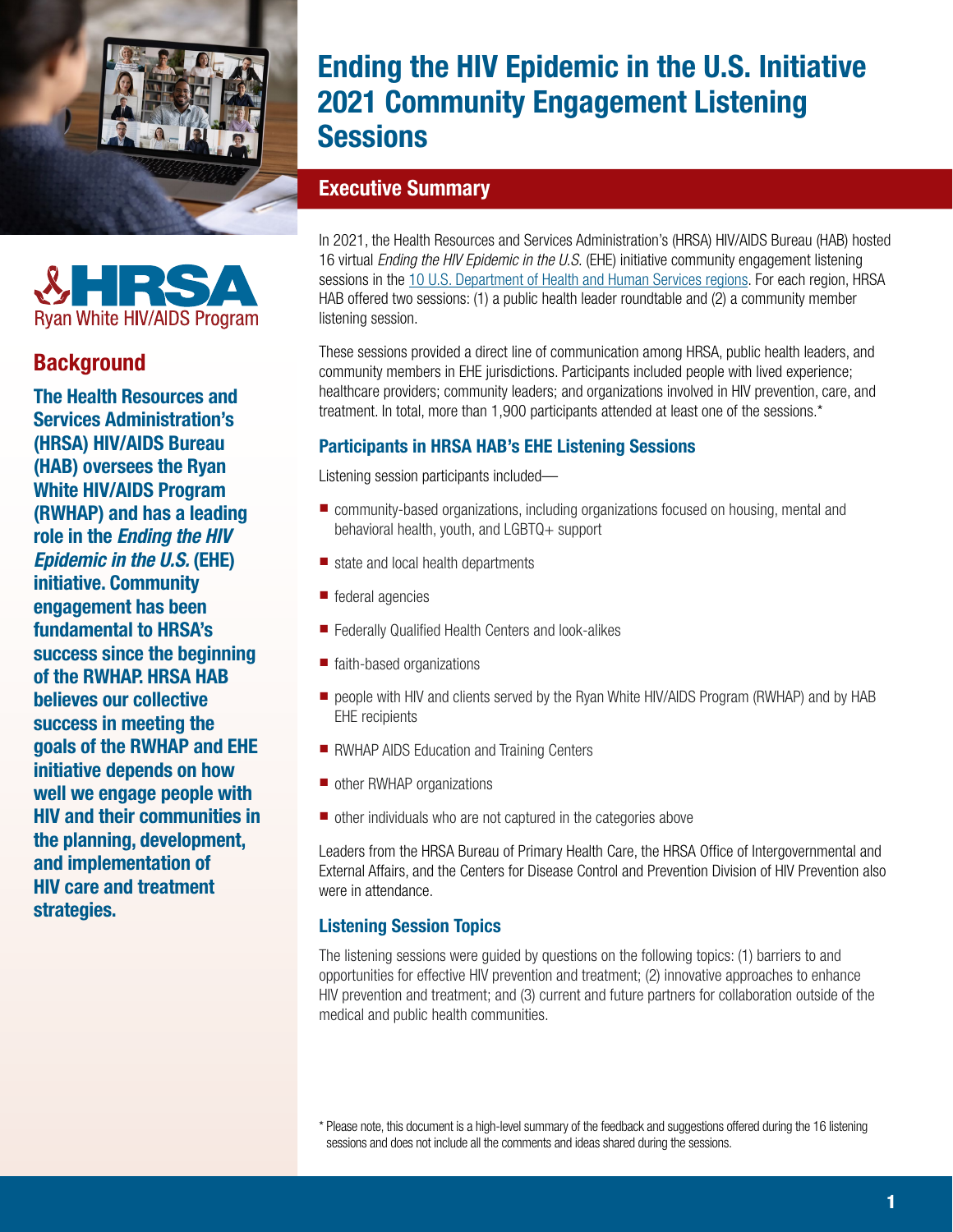

## Key Themes

Several key cross-jurisdictional themes emerged during the listening sessions:

■ Building peer navigators' and community health workers'

**capacity:** Participants discussed the importance of empowering and increasing the number of peer navigators and community health workers (CHWs) and the number of organizations that use them to help engage people with HIV. Many believe that peer navigators instill clients with a greater sense of trust and confidence than medical professionals do because they have invaluable connections and ties to people with HIV and the HIV community. Participants also emphasized the need for competitive pay and standard certification for CHWs and peer navigators, as well as the creation of programs that enable people to pursue full-time careers as peer navigators and CHWs.

*"[Being a peer navigator] is a full-time career track—not a part-time pit stop on the way to something else."*

## ■ Breaking down federal funding stream silos and **improving collaboration:** Many participants noted that the disparate, insular nature of federal funding streams leads to silos in HIV funding and the treatment of people with HIV. Discussions focused on the need for improved collaboration across the RWHAP Parts and initiatives and with other federal agencies, including the U.S. Department of Housing and Urban Development (HUD) and the

Substance Abuse and Mental Health Services Administration.

■ Feedback on the EHE initiative: Overall, participants found the EHE initiative to be too narrow in terms of metrics, regions, and key populations. Some also considered the EHE initiative to be too biomedically focused. Participants suggested adding a Quality Performance Measure or Quality of Life/Health indicator to the EHE initiative to assess the patient's general wellness in addition to their viral suppression.

*"What's missing is heart … How do we engage communities? Make sure people see themselves in these approaches."*

- Social determinants of health: Participants discussed the need for federal funding to further address underlying and pervasive issues in economic stability, education access and quality, and healthcare access and quality. They highlighted the impact of the coronavirus disease 2019 (COVID-19) pandemic as related to the availability of affordable housing, food insecurity, and mental health care—critical challenges that already were greatly affecting people with HIV. To address gaps in mental health care, participants suggested creating mental health first aid programs and improving coordination and integration with substance use disorder programs.
- Stigma as a barrier to accessing care: Participants discussed how stigma is a universal barrier to HIV care, prevention, and treatment. They described the public's apathy and general lack of knowledge around HIV and highlighted how closely HIV-related stigma is tied to greater health disparities. Across all listening sessions, participants called to end the "tokenization" of people with HIV as a valid form of participation. Many participants believe that hiring more people with HIV in federal, state, and local public health organizations would be a good first step toward bringing people with HIV to the table in a meaningful way.

*"Listen to me—don't just use me to check off the box. End tokenization. Get rid of the ivory tower effect in agencies managing funding for HIV, and get more people with lived experience in."*

#### Additional Noteworthy Themes

During many of the listening sessions, participants also discussed the need for better access to data and a centralized data system for EHE, enhanced funding support for pre-exposure prophylaxis (PrEP) and non-occupational post-exposure prophylaxis (nPEP), and increased use of social media platforms to promote prevention and treatment education messages and connect with the HIV community.